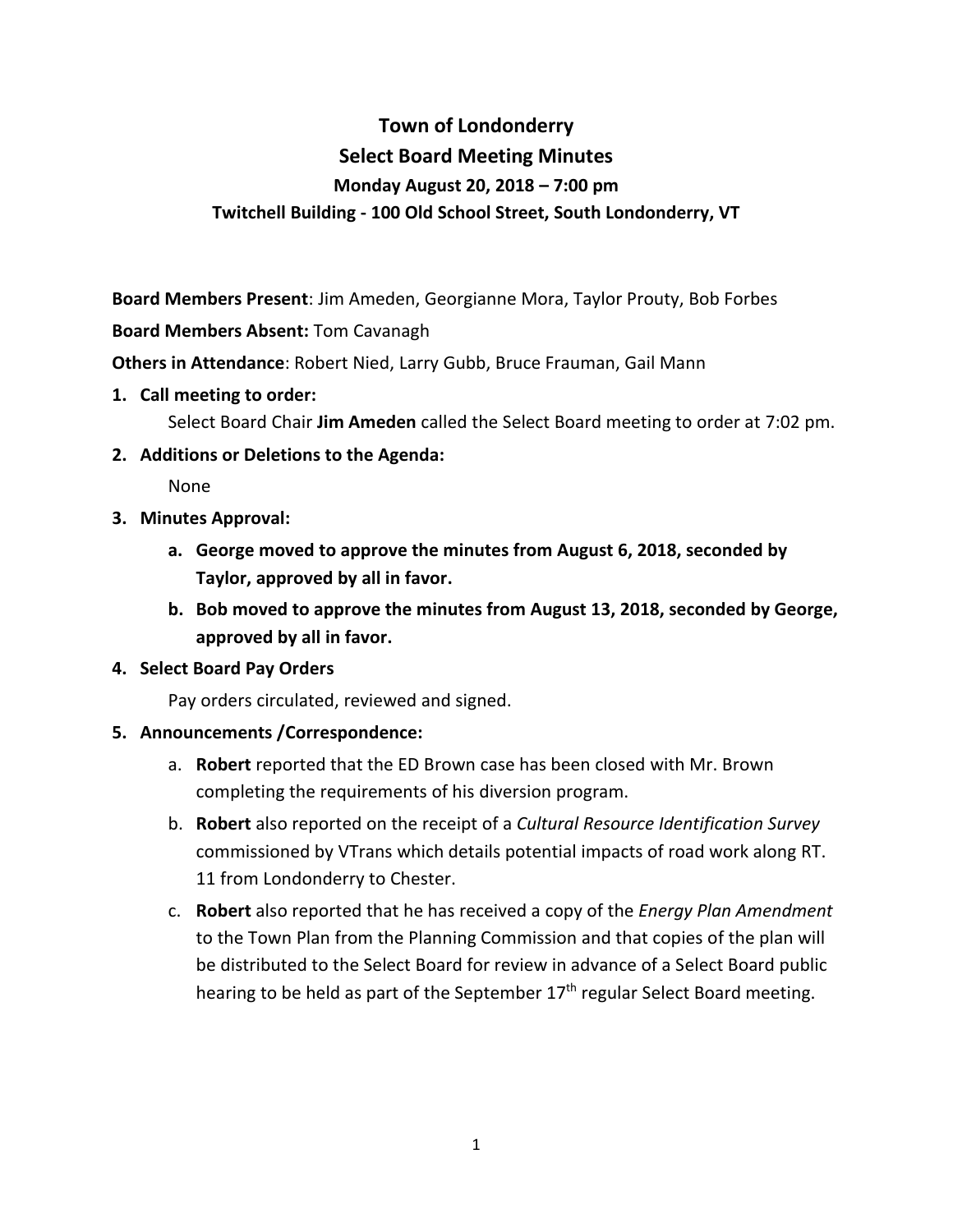#### **6. Visitors and Concerned Citizens**

- a. **Larry Gubb** reported on his attendance on behalf of the Planning Commission at a waste water forum conducted by Windham Regional Commission. **Larry** stated that the Planning Commission has working on the issue of waste water in the villages for some time and they realize that because of the scope and scale of the problem the issue must ultimately be addressed by the Select Board. **Larry** spoke about available grants, the existence of a consortium of towns hoping to address similar waste water issues and the resources available to assist with waste water initiatives. A discussion followed concerning the impacts of waste water issues on the long-term viability of the villages, economic and health reasons for addressing waste water issues and the options for addressing those issues. **Robert** indicated that waste water issues are already impacting the growth of the villages and preventing new businesses like cafes, restaurants and bakeries from opening. **Jim** stated that he believed zoning was also inhibiting business growth. **George** said that she supported starting the process of looking at the available options for addressing the Town's waste water issues.
- b. **Larry** provided an update on the TOPP project. A discussion followed about the possibility of issuing an RFP in the fall for work to start in the spring of 2019.
- c. **Larry** introduced Gail Mann as a candidate for the Planning Commission**. Gail**  spoke about her background, qualifications and interest in serving. **Bob moved to appoint Gail to the Planning Commission, seconded by George, approved by all in favor.**
- d. **George** stated that she would be available to do formatting of the Energy Amendment to the Town Plan and stated for the record that the work she had previously done for the Town Plan was done without charge to the Town.
- e. **Steve Twitchell** reported that he has been cleared to return to work at the Transfer Station.

#### **7. Town Officials Business**

**George** moved to change the date of the next Select Board meeting to September 10<sup>th</sup> to accommodate the Labor Day holiday, seconded by Taylor, approved by all in favor.